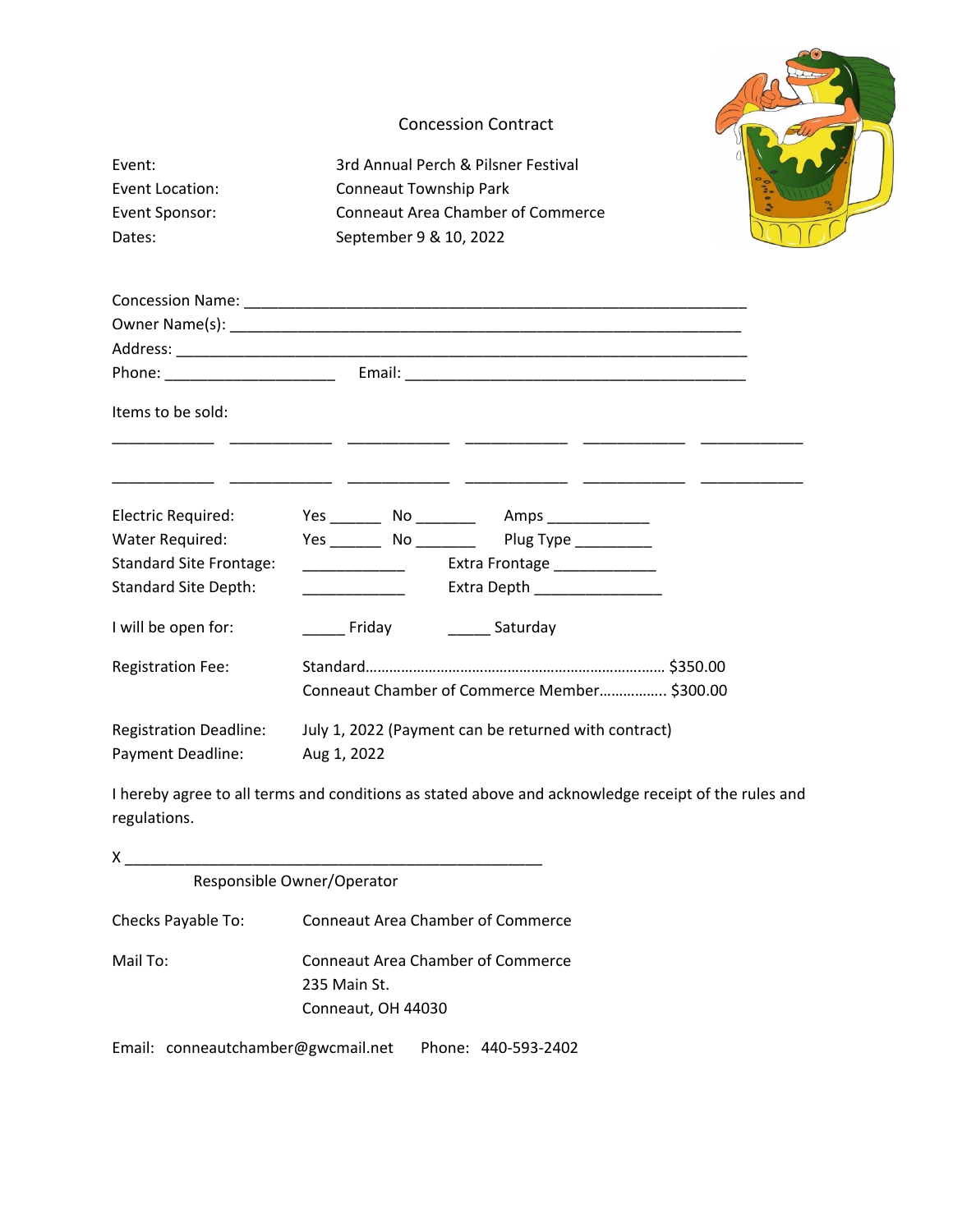**Host Conneaut Township Park 480 Lake Road, Conneaut, OH 44030 Ph: 440-599-7071**

**Sponsor: Conneaut Chamber of Commerce 235 Main St. Conneaut, OH 44030 Ph: 440-593-2402**

## **Rules and Regulations**

#### **SET UP TIMES**

Thursday, September 8, 2022 – between 4:00 P.M. – 8:00 P.M. Friday, September 9, 2022 – after 8:00 A.M. Vehicles must be off roadway by 10:30 A.M. Friday, Vendors can continue to work on booths.

#### **TEAR DOWN TIMES**

Sunday, September 11, 2022 after 8:00 A.M.

Monday, September 12, 2022 after 8:00 A.M.

*Festival Hours of Operation: 4 P.M. – 11 P.M. – Friday*

### *12 P.M. to 11 P.M. – Saturday*

- 1. All concession owner/operators shall be responsible to obtain and provide evidence of the appropriate required OHIO PERMIT(s) and to maintain full compliance with all legal requirements of the permit for the durations of the event. This must be received by the Conneaut Area Chamber of Commerce within 14 days of your registration. Copies may be submitted electronically. Food vendors must possess either a mobile food license issued by state/county/city agency or a temporary food license issued by The City of Conneaut Health Department. Restaurant and catering licenses ARE NOT acceptable.
- 2. All concession owner/operators shall be responsible to obtain and provide evidence or their current LIABILITY INSURANCE. This must be received by The Conneaut Area Chamber of Commerce within 14 days of your registration. Copies may be submitted electronically.
- 3. All concession owner/operators agree to hold harmless and indemnify Conneaut Township Park, its Board of Commissioners, and Conneaut Area Chamber of Commerce, for any and all liability arising from the Perch & Pilsner Festival event activities.
- 4. All concession owner/operators will take full responsibility for their respective concession throughout the duration of the Perch & Pilsner Festival.